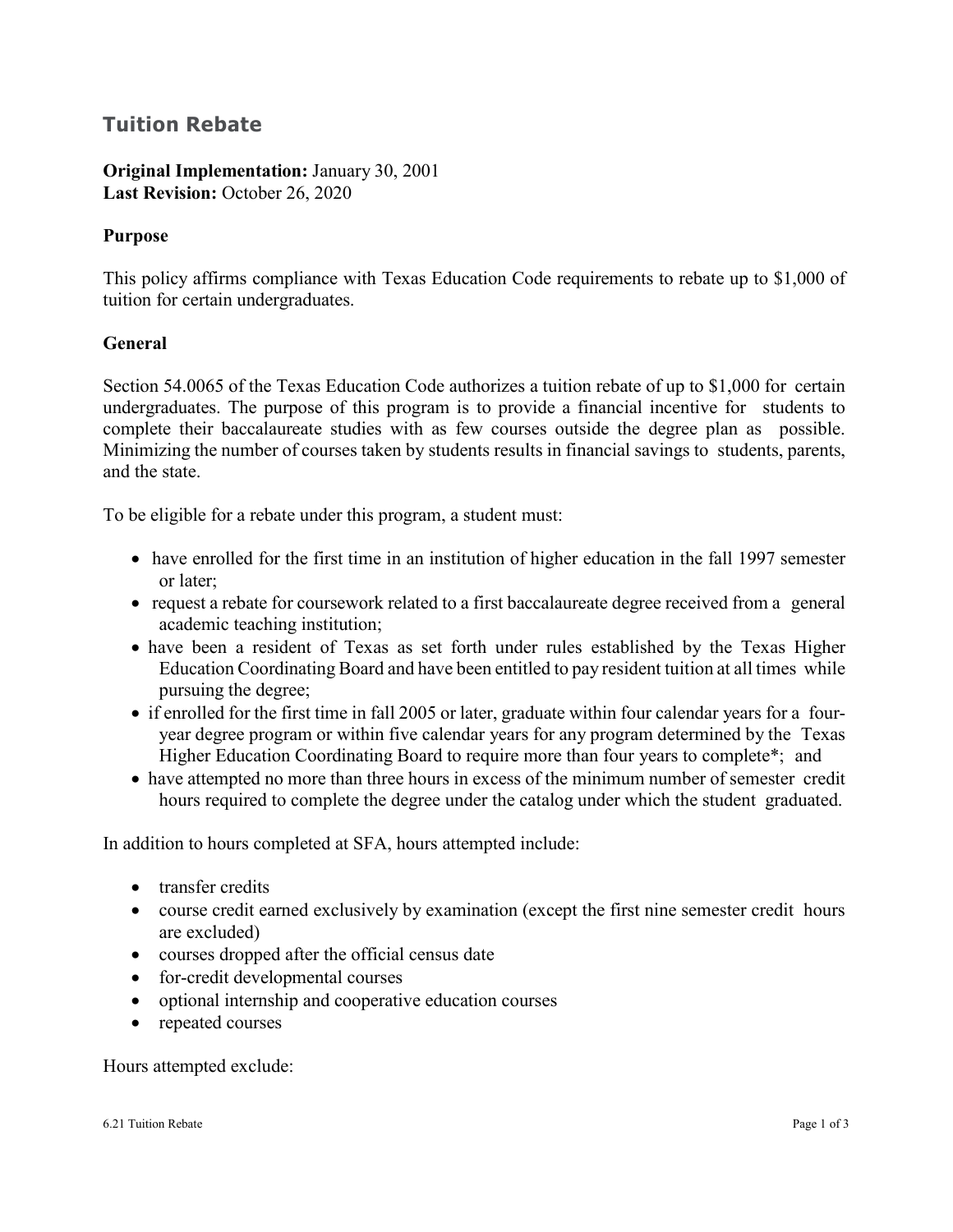- course credit that is earned to satisfy requirements for a Reserve Officers' Training Corps (ROTC) program but that is not required to complete the degree program for students graduating with a bachelor's degree in December 2007 or later
- course credit, other than course credit earned exclusively by examination, that is earned before graduating from high school (i.e., dual credit hours earned in high school) (effective June 17, 2011)
- required teacher education courses to the extent that they are over and above the free electives allowed in the baccalaureate degree program (for students concurrently earning a baccalaureate degree and a Texas teaching certificate)
- courses dropped for reasons that are determined by the institution to be totally beyond the control of the student
- developmental or remedial education pre-college, remedial courses if not taken for college credit

The amount of the tuition rebate is the lesser of \$1,000 or the actual amount of undergraduate tuition paid by the student to SFA. If the amount paid to SFA is less than \$1,000, the student may qualify for an increase in the amount of the rebate, not to exceed \$1,000 by providing proof of tuition paid to other Texas institutions of higher education.

The rebate shall first be applied to any outstanding balance due to SFA, including outstanding charges on the student's account, short-term loans or book loans owed to the university. Then, if the student has an outstanding student loan owed to or guaranteed by the state of Texas, the university shall apply the rebate to the student loan, and then pay the student any excess amount. If a student has more than one outstanding student loan owed to or guaranteed by the state of Texas, the university shall apply the amount of the rebate to the loans as directed by the student. If the student fails to provide timely instructions on the application of the amount, the university shall apply the amount of the rebate to retire the loans with the highest interest rates first.

Students wishing to apply for tuition rebates must do so at the time they apply for baccalaureate degrees by completing the information on the back of the graduation application form pertaining to the tuition rebate. Applications are available in the registrar's office.

The registrar's office will evaluate all applications and make a determination of rebate eligibility based on number of hours attempted as posted on the student's academic record. The registrar's office will provide the controller's office with the names, addresses and social security numbers of all applicants eligible for tuition rebates. The controller's office will review the list and make a determination of rebate eligibility based on amounts the student has paid the university for tuition. Within 60 days after graduation, the controller's office will remit rebates to eligible students and the registrar's office will mail denial notices to ineligible students. Each notice will include the reason for denial. A student may appeal a denial decision to the Fiscal Appeals Panel in accordance with [Student Fiscal Appeals \(6.19\).](http://www.sfasu.edu/policies/6.19-student-fiscal-appeals.pdf) Information on the appeal process is available in the registrar's office. All appeals must be filed within 60 days of the university's written notification of denial.

\* If enrolled for the first time in fall 2005 or later, a student may be eligible for a tuition rebate if the otherwise eligible student is awarded a baccalaureate degree but does not satisfy the time requirement solely as a result of a hardship or other good cause. The performance of active duty